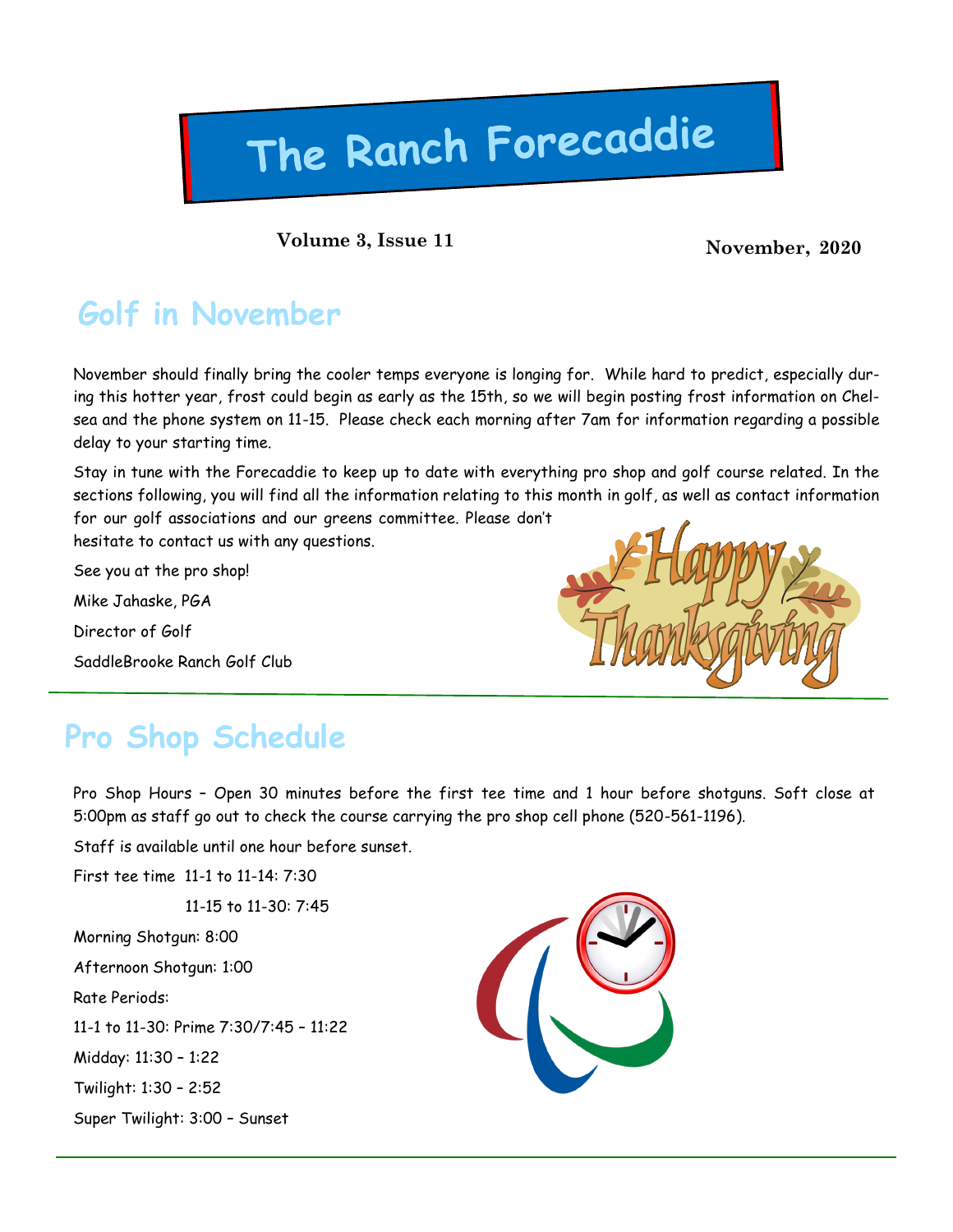### **Golf Maintenance Schedule**

A maintenance plan is put into place at the beginning of the year. Variance in weather and agronomic conditions may require changes to the schedule.

#### **November Maintenance Schedule**

The **driving range tee** is planned to move onto the natural turf on Monday, November 2nd. During the winter months we will utilize the artificial tee for about 7-14 days each month to allow the natural turf to recover as much as possible from the expected heavy traffic.



**Cart traffic** will be restricted to the path through Monday November 9th to allow the overseeded areas time to mature so they can bear the brunt of cart traffic during busy season. Carts will be allowed onto the turf beginning Tuesday November 10th.

**Back Nine morning nine hole times** will not be available on Wednesday and Friday on a year round basis to allow maintenance time to complete weekly tasks.

### **Free Monthly Golf Clinic**

Every month Mike and Ken will conduct a free golf clinic. All residents and their guests are welcome to attend, and there is no cost. Please sign up in the pro shop. The staff have a book behind the counter with all the scheduled clinics that you can sign up for. You are welcome to attend as often and as many as you like! The clinics will cover basic technique and mechanics of each topic and are great for learning a new skill or brushing up a skill that needs some work. **The clinic for November will cover putting and will be held on Monday, November 23rd, at 2:00pm, at the practice putting green.** 

### **Golfing News**

#### **Golf Course Access**

Dear residents, as many of the community activities have been closed for precautionary measures to help reduce exposure to the COVID-19 virus, many of you have taken to walking as a way of exercise and to get out of the house. Please remember that for your safety we do not allow joy riding, walking, biking, jogging, etc. on the golf course **AT ANY TIME**. Only golfers, golf staff, or emergency or other authorized service vehicles are allowed on the golf course and paths.

**This is especially important during early morning while workers are busy with prepping the course and not expecting to be in contact with residents.**

Thank you for your understanding and cooperation!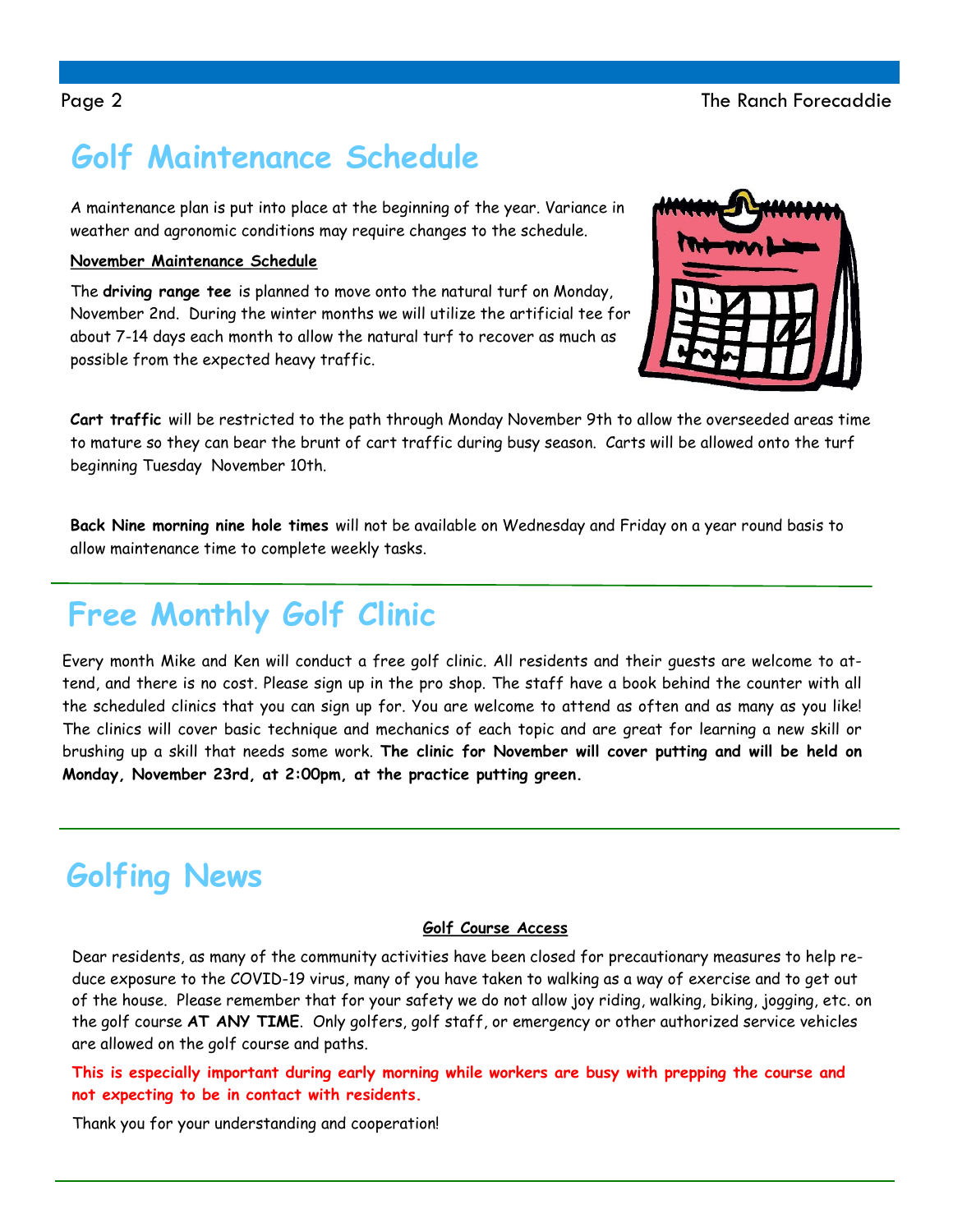Callaway

### **Golfing News cont.**



#### **Club Vendor Fitting Day**

Monday, November 2nd, club vendors Cobra and Callaway will

be here on the driving range doing club fitting. Club fitting differs from regular demo days in a couple of distinct ways and for a distinct reason. The ways it differs is that you MUST have an appointment to attend, and you are limited to the vender you have an appointment with. It is not an obligation to purchase, but its best to know you are interested in one particular vender. The reason they are doing fittings and not demos is to control the environment for the safest possible experience during this time when COVID-19 is still prevalent.

Sign up sheets will be available in the pro shop beginning Monday, October 26th. Appointments are every 30 minutes. If are looking at one category of club, you will need one 30 minute appointment. If you are looking at more than one category, we will book you for two 30-minute sessions. The vendors will be on the range from 10am to 2pm. If a fitting finishes early or someone cancels, you may want to stop by in case there is an opening to fill in.

We hope to see you there!

#### **Halloween Sale in progress!**

Our pro shop sales remain as week-long events to avoid crowding in the pro shop. The Halloween Sale runs from Wednesday, October 28th through Tuesday, November 3rd. Equipment will be 15% to 50% off and Apparel will be 30% to 80% off.

#### **Credit Books Expiring**

This is an early reminder that credit book balances need to be used by 12-31-2020. Any winnings after 12-1 will be put into your 2021 credit book. To help you spend your balance and get some great values, we have a Halloween Sale 10-28 to 11-3, a Club Fitting day on 11-2 and will also have a Holiday Sale running December 7th through December 13th!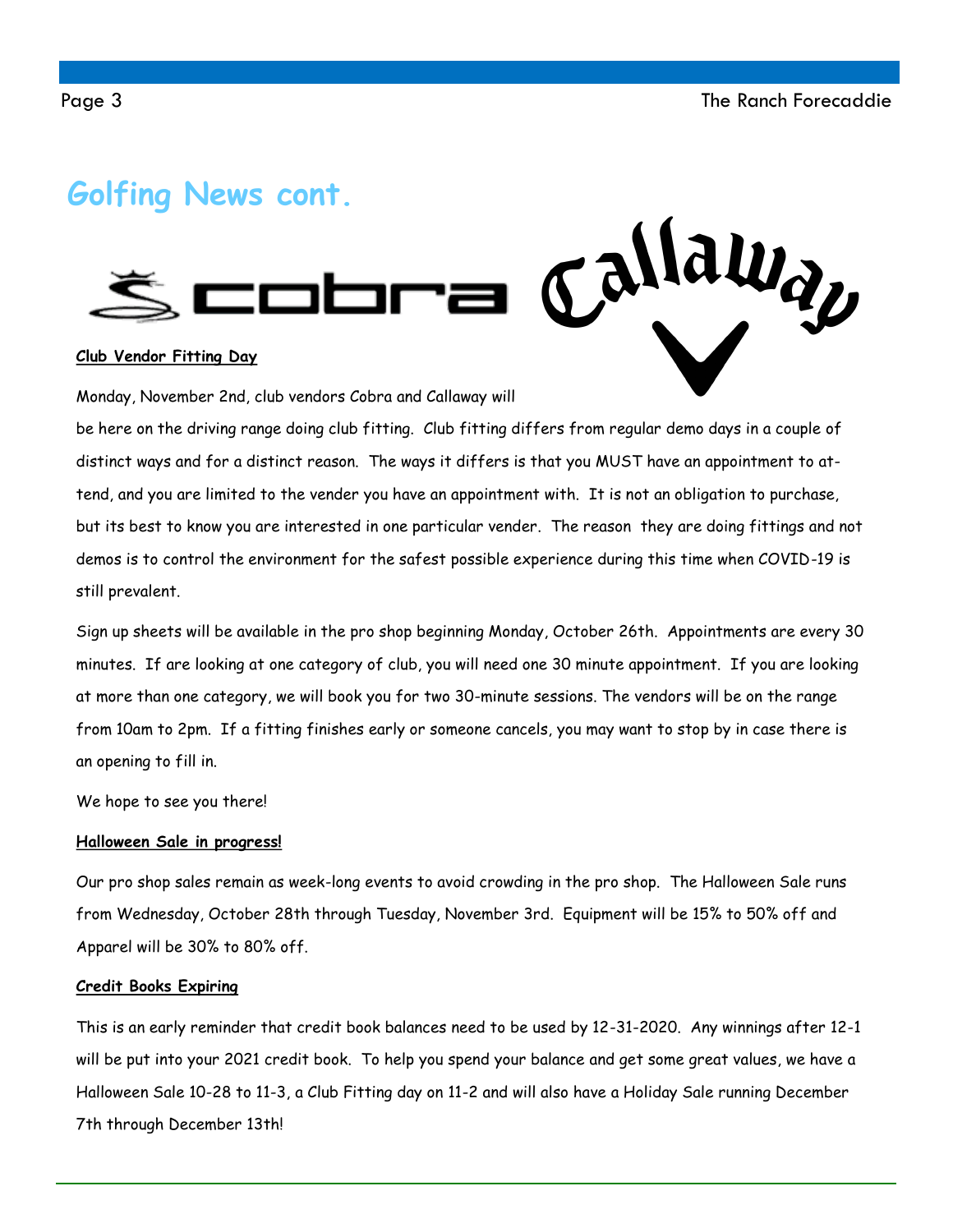### **Golfing News cont.**

#### **Golf Course Updates**

- **The Driving Range tee will** continue on the artificial tee for two more weeks and is planned to move to the natural turf on Monday, November 2<sup>nd</sup>. Due to the large increase in use since COVID -19, we will most likely need to use the artificial tee for one week per month throughout the year to allow the natural turf to recover.
- **Gold Tees** are now built and sodded on #1, #2, #3, #4, #11, #13, #15, and #17. Tees on #5, #6, #8, #14, and #16 were either shared with the Plum tee or already existing. Gold tees on #7, #9, #10, and #18 still need to be built. All tees built this summer are now ready for use .
- **COVID-19** guidelines were reviewed in the last Greens Committee meeting on October 7th and have been updated for opening day October 20<sup>th</sup>. The changes are listed below.
	- One golfer per cart is NO LONGER MANDATORY, but will remain OPTIONAL. Rental carts will no longer be complimentary and golfers will be charged for use of rental carts.
	- O Rakes will be restored to the bunkers.
	- Sand bottles will be replaced on rental carts, and on-course sand containers will be filled and available.
	- Water cups will be available at the pro shop by the ice and water machine and in the restrooms at #15 tee.
	- Flagsticks will REMAIN IN PLACE.
	- O Shotguns WILL NOT BE RESTORED at this time.
- While some of the procedures have been relaxed, it has been observed that golfers are becoming lax in observing the utilization of masks and/or social distancing. We are fortunate that SBR has not experienced any severe issues with COVID; but, please stay vigilant as we are not free of this issue yet!
- **Dormant Fairways:** This summer much progress was made restoring the fairways of the course allowing us to go from five fairways dormant to eight fairways dormant this winter. Fairways on holes #1, #3, #7, #8, #10, #11, #13, and #17 will be dormant.
- **The Chelsea System's Pointing Policies** were evaluated and updated with the help of input from the Greens Committee. The updates and an announcement on the specific changes are published and launched and can be seen on the Chelsea Home Page. The updates have added flexibility for the residents while maintaining the same level of fair access to all those that use the automated tee time system.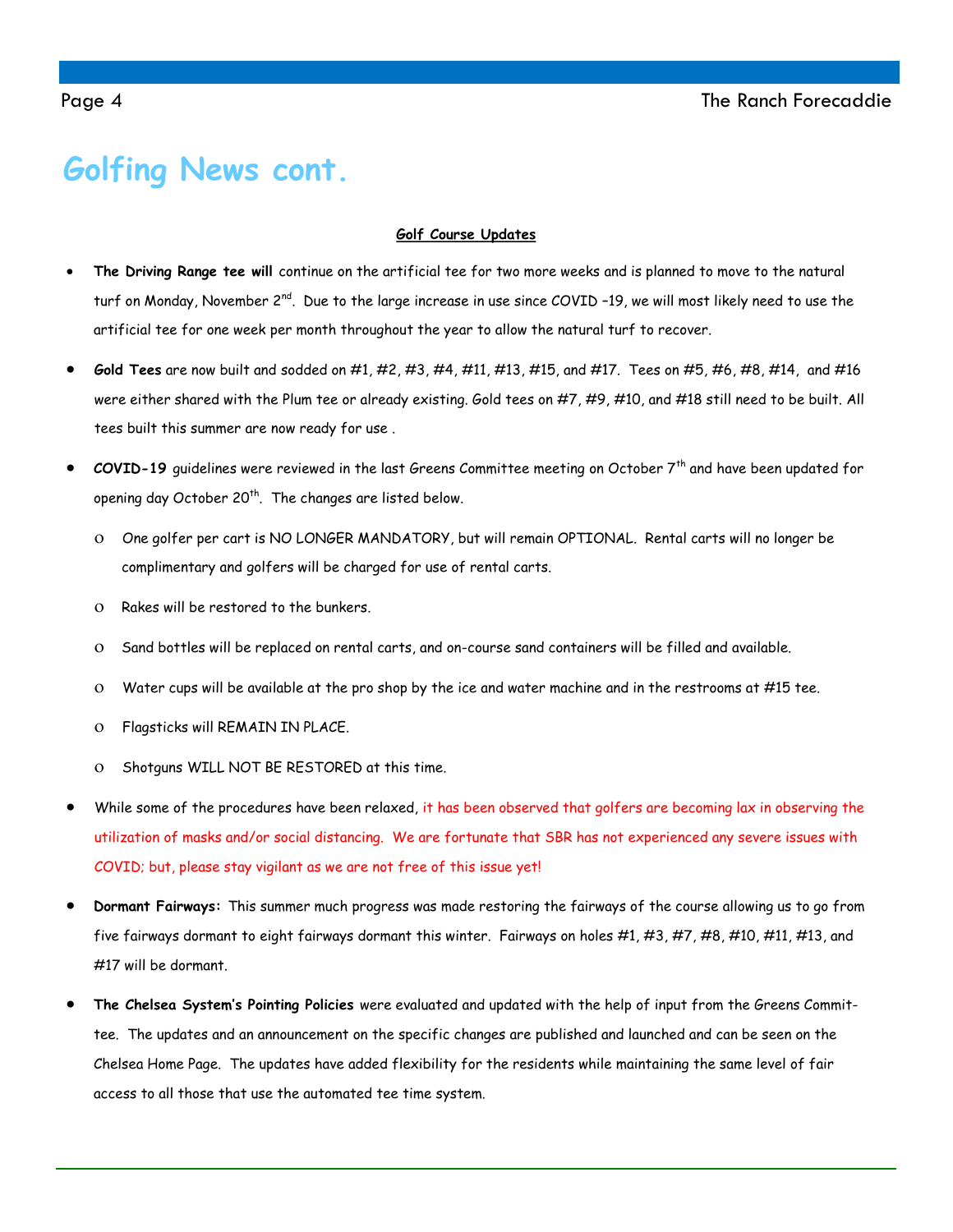### **Golf Maintenance News**

#### **Course Update Fall 2020**

As we move forward towards the winter months, the primary focus will be to push the cool season turf into full maturity. The tillering process was unusually slow this year, especially considering the nice weather we had. Perennial Ryegrass is a bunch type turf meaning one leaf, after seedling emergence, becomes 2 then 3 and so on. Usually after 30 days the plant has reached full maturity.

The selection of a creeping bent grass overseed for the greens is a much different process than anyone has seen in years past. Basically it takes longer to develop which is why you will see that the greens are thin in certain areas. They were re-seeded this past week, and in the coming weeks a more consistent surface can be expected.

The crew has completed property line clean up on hole 10. They will move forward on the back 9 focusing primarily on the 10 feet near walls or fences. Invasive or undesirable plants will be removed on a case by case basis. Dead or dying prickly pear cactus will also be removed.

New for this year is a different kind of paint for the dormant fairways. It's a better quality pigment that will provide a more natural color and will also last longer. We will always look for opportunities to paint while the turf is dry to prevent staining of golf balls. This may require a back 9 start from time to time. Additionally, the goal is to keep the dormant fairways softer as we move into cold weather. Very light watering with a wetting agent application should keep the fairways softer and more playable if they aren't frozen.

Also new for this year, we have one dedicated crew member for the practice areas. The goal here is to provide better conditions by maintaining these areas more frequently and so far it's working out nicely.

Lastly, grass pile cleanup has started. It will probably take 2 weeks to remove all the piles.

See you on the course!

Chris Blake, GCS SBR



dresmirtime.com